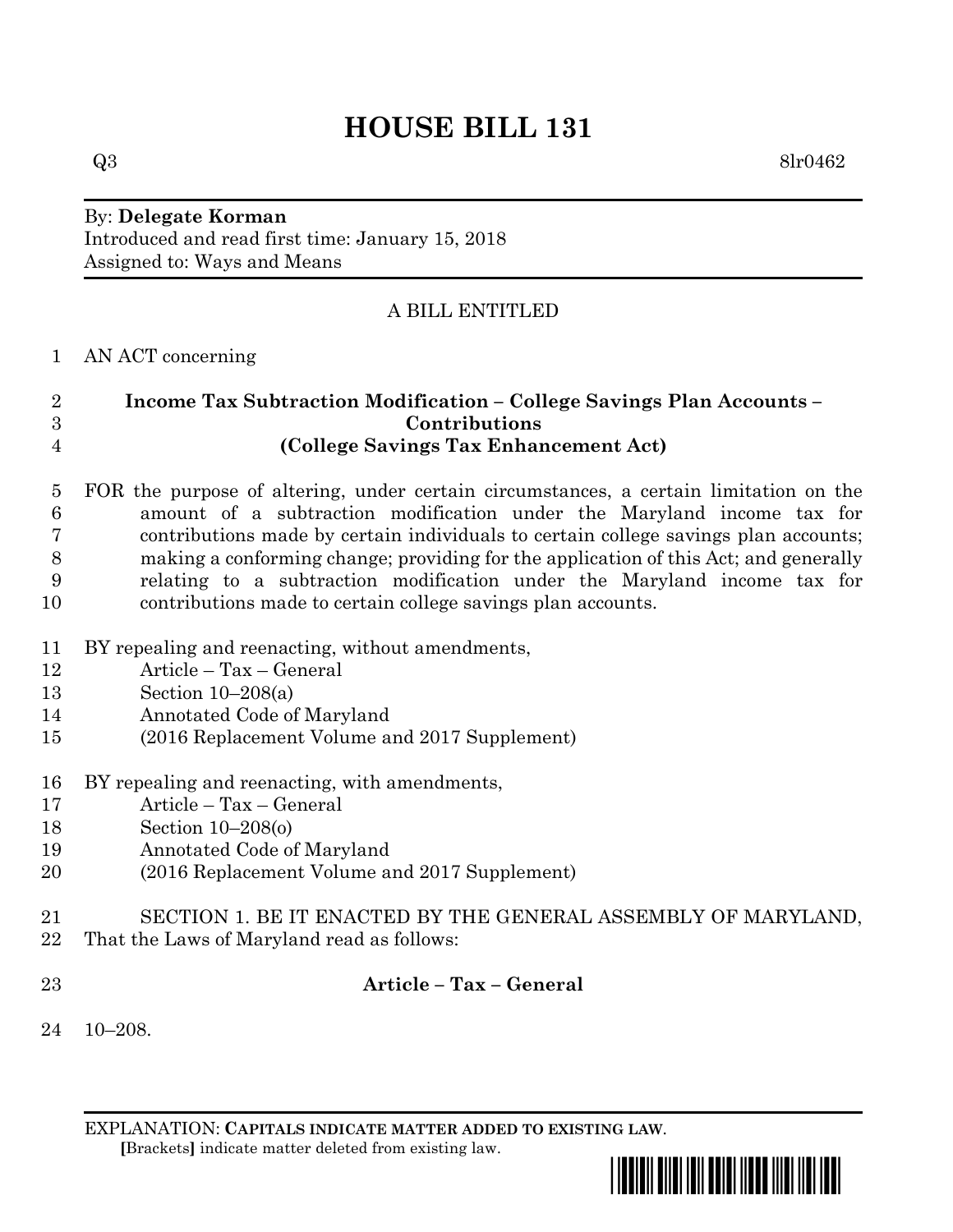#### **HOUSE BILL 131**

| 1<br>$\sqrt{2}$<br>3               | In addition to the modification under $\S$ 10–207 of this subtitle, the amounts<br>(a)<br>under this section are subtracted from the federal adjusted gross income of a resident to<br>determine Maryland adjusted gross income.                                                                                                                        |
|------------------------------------|---------------------------------------------------------------------------------------------------------------------------------------------------------------------------------------------------------------------------------------------------------------------------------------------------------------------------------------------------------|
| $\overline{4}$<br>$\overline{5}$   | In this subsection the following words have the meanings<br>$\circ$<br>(1)<br>(i)<br>indicated.                                                                                                                                                                                                                                                         |
| $\boldsymbol{6}$<br>$\overline{7}$ | "Account holder" means an account holder as defined in §<br>(ii)<br>18–19A–01 or § 18–19B–01 of the Education Article.                                                                                                                                                                                                                                  |
| $8\,$<br>9<br>10                   | "Contributor" means an individual who contributes funds to a<br>(iii)<br>Maryland College Investment Plan or Broker-Dealer College Investment Plan account<br>under Title 18, Subtitle 19A or Subtitle 19B of the Education Article.                                                                                                                    |
| 11<br>12                           | "Investment account" means an investment account as defined<br>(iv)<br>in § 18–19A–01 or § 18–19B–01 of the Education Article.                                                                                                                                                                                                                          |
| 13<br>14                           | "Qualified designated beneficiary" means a qualified designated<br>(v)<br>beneficiary as defined in $\S 18-19A-01$ or $\S 18-19B-01$ of the Education Article.                                                                                                                                                                                          |
| 15<br>16<br>17<br>18               | Except as provided in subparagraph (ii) of this paragraph and<br>(2)<br>(i)<br>subject to the limitation under paragraph (3) of this subsection, the subtraction under<br>subsection (a) of this section includes the amount contributed by an account holder or a<br>contributor during the taxable year to an investment account.                     |
| 19<br>20<br>21                     | The subtraction under subparagraph (i) of this paragraph may<br>(ii)<br>not be taken if the account holder received a State contribution under § 18–19A–04.1 of the<br>Education Article during the taxable year.                                                                                                                                       |
| 22<br>23<br>24<br>25               | Subject to paragraph (4) of this subsection, for each account<br>(3)<br>(i)<br>holder or contributor for all investment accounts maintained in the Maryland College<br>Investment Plan and the Maryland Broker–Dealer College Investment Plan for the same<br>qualified designated beneficiary, the subtraction under paragraph (2) of this subsection: |
| 26<br>27<br>28<br>29<br>30         | 1.<br>FOR AN ACCOUNT HOLDER OR CONTRIBUTOR WHOSE<br>FEDERAL ADJUSTED GROSS INCOME DOES NOT EXCEED \$225,000 OR, IN THE CASE<br>OF A MARRIED INDIVIDUAL FILING A SEPARATE RETURN, \$150,000, MAY NOT<br>\$5,000<br>FOR ANY TAXABLE YEAR PER<br><b>QUALIFIED DESIGNATED</b><br><b>EXCEED</b><br><b>BENEFICIARY; OR</b>                                    |
| 31<br>32<br>33<br>34               | 2.<br>FOR AN ACCOUNT HOLDER OR CONTRIBUTOR WHOSE<br>FEDERAL ADJUSTED GROSS INCOME EXCEEDS \$225,000 OR, IN THE CASE OF A<br>MARRIED INDIVIDUAL FILING A SEPARATE RETURN, \$150,000, may not exceed \$2,500<br>for any taxable year per qualified designated beneficiary.                                                                                |